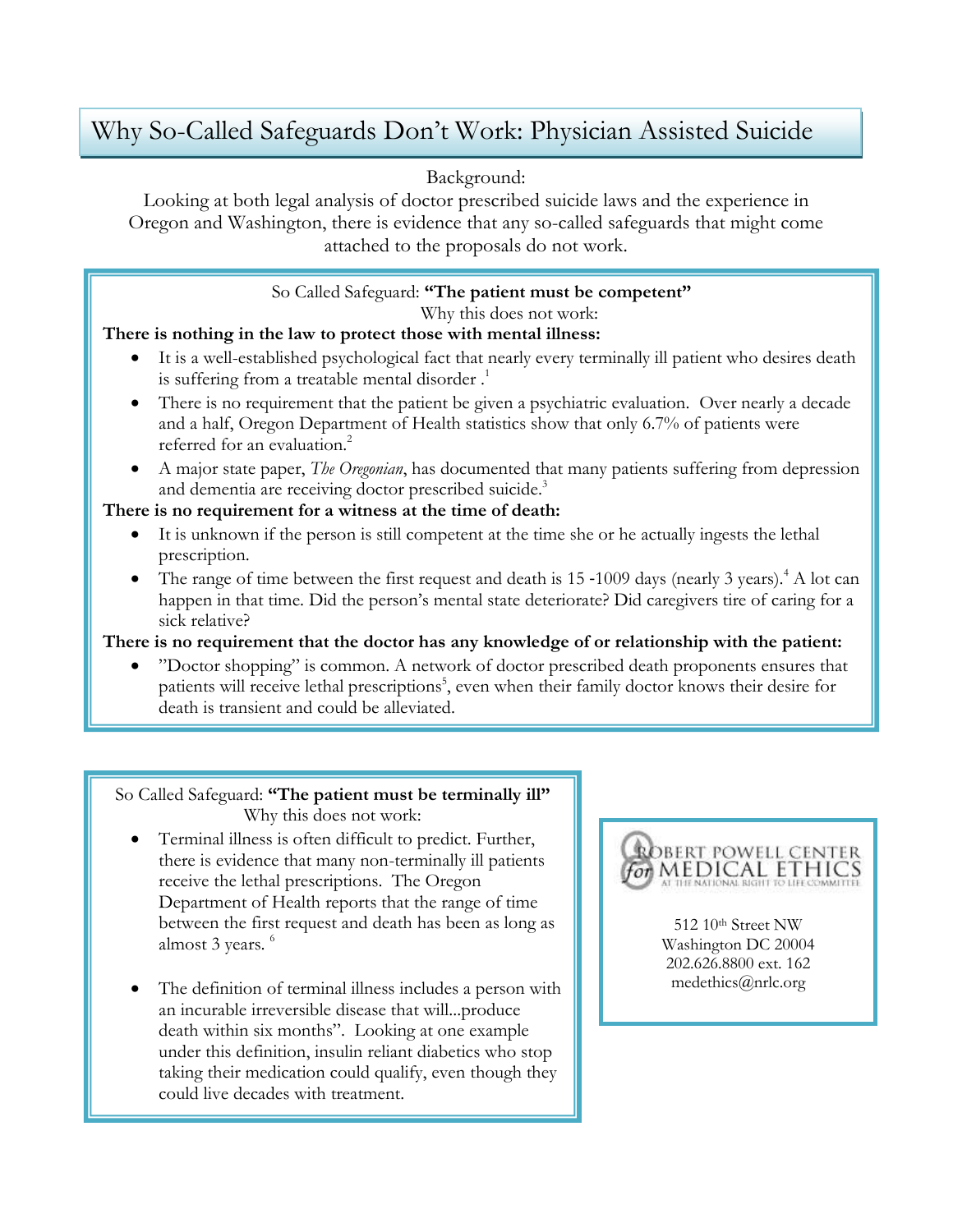### So Called Safeguard: **"The request must be voluntary"** Why this does not work:

- There is no language in the law prohibiting anyone from pressuring the patient to accede to doctor prescribed suicide. The Oregon Health Plan notified state health insurance recipients Barbara Wagner and Randy Stroup that the treatment they needed to survive would not be covered, but informed them that doctor prescribed death was available and would be covered.<sup>7</sup>
- There is insufficient protection from the improper motives of family or friends who apply pressure. In new proposals, an heir can actually serve as a witness for the request for doctor prescribed death.<sup>8</sup>
- In Oregon, studies and official reports show that people are regularly requesting doctor prescribed suicide because they fear becoming a burden on family and friends.<sup>9,10</sup>
- Although the law states doctors must give patients "feasible alternatives" to assisted suicide like pain control, and hospice, there is no requirement these are covered under insurance.

So Called Safeguard: **"The patient must selfadminister"**, so it is not euthanasia Why this does not work:

 Although the statute claims to allow only those who can "self-administer" to request the lethal prescription, many legal observers argue that this is one court challenge away from being overruled. If, for example, there was a person with disabilities who could not swallow, there is an official legal opinion from the Oregon Attorney General's office stating that this is unconstitutionally discriminatory.<sup>11</sup> This means that lethal injection might be one legal challenge away. This could be the case in any state that legalized the practice of doctor prescribed death.

So Called Safeguard: **"The state can punish violations"** Why this does not work:

- The doctor prescribing death is held only to a "good faith standard" which is far lower than the malpractice standard applied to other health providers.<sup>12</sup>
- There is no mechanism to ensure doctors report (they self-report) or comply.
- The underlying reported data in OR and WA is destroyed by the state yearly.<sup>13</sup>
- In OR and WA, the death certificates are falsified by statute, listing only the underlying illness as the cause of death, making the real number of suicides unknowable.<sup>14</sup>